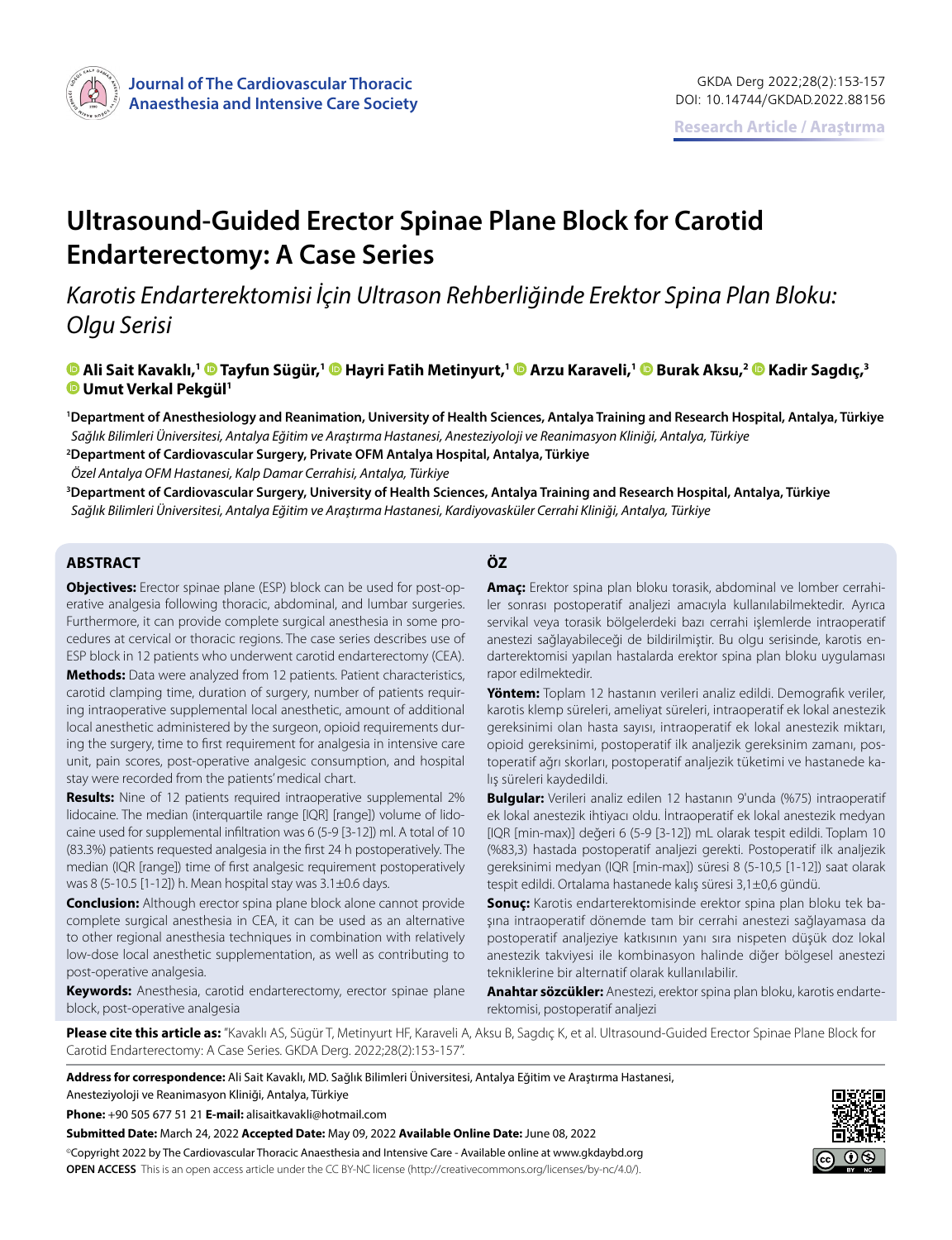# **Introduction**

Although there is no definitive evidence whether regional anesthesia for carotid endarterectomy (CEA) is superior to general anesthesia, regional anesthesia is preferred in many centers because of the advantages of strict monitoring of brain functions, preservation of cerebral and systemic autoregulation, adequate cerebral perfusion pressure, and a lesser need for carotid shunt.[1] Local anesthetic infiltration may be used by the surgeon for this purpose to anesthetize the tissues layer by layer in addition to a formal regional anesthetic technique such as cervical plexus block.

Erector spinae plane (ESP) block has been used effectively for post-operative analgesia following surgery of the thoracic, abdominal, and lumbar regions.<sup>[2]</sup> It has also been reported that ESP block has provided complete surgery anesthesia at cervical and thoracic levels for procedures such as excising an abscess on the neck,<sup>[3]</sup> shoulder disarticulation,<sup>[4]</sup> chest wall,<sup>[5]</sup> and breast surgery.<sup>[6]</sup>

We report our experience with the ESP block to manage intraoperative and post-operative pain in patients who underwent CEA.

# **Methods**

The case series included 12 patients who underwent CEA under local anesthesia and received ESP block for intraoperative and post-operative analgesia. Data were obtained from the clinical records of the patients. Ethical approval for the study was provided by the Ethical Committee of Antalya Training and Research Hospital, Antalya, Turkey (approval number 2020-322 18/12). Written informed consent was obtained from all patients. Patients were eligible to receive ESP block if they were aged >18 years and were willing to have regional anesthesia. Patients were not offered ESP block if they had a history of bleeding diathesis, local tissue infection in the block area, local anesthetic allergy, or spinal deformity. On arrival in the operating room, a peripheral intravenous catheter was inserted. Monitoring included 5-lead electrocardiography, pulse oximetry, invasive blood pressure through a radial artery catheter inserted in the contralateral side to the operation, and frontal regional cerebral oxygen saturation. Oxygen therapy was administered with a nasal cannula during all procedures. Ultrasound-guided ESP blocks were performed at the level of T2. A Mindray DC-T6 ultrasound machine (Diagnostic Ultrasound System, Shenzhen, China) with a 10 MHz linear probe and a blunt-end, 22-gauge, 100 mm needle (Stimuplex A, B. Braun Melsungen AG, Germany) were used for the blocks. After the local anesthetic infiltration of the superficial tissues, the needle was advanced in-plane to the ultrasound beam in a caudal-to-cephalad direction to pass through the trapezius, rhomboid, and erector spinae muscles with the patient in a right or left lateral position (Fig 1a). After confirming the correct position of the needle tip, a total of 20 ml of 0.5% bupivacaine were administered (Fig 1b). Sensory examination was performed with ice to determine a



**Figure 1. (a)** Ultrasound image of the erector spinae plane block. The needle trajectory is illustrated by the dotted line. **(b)** Spread of local anesthetic in the plane between erector spinae muscle and transverse process. TP: Transverse process.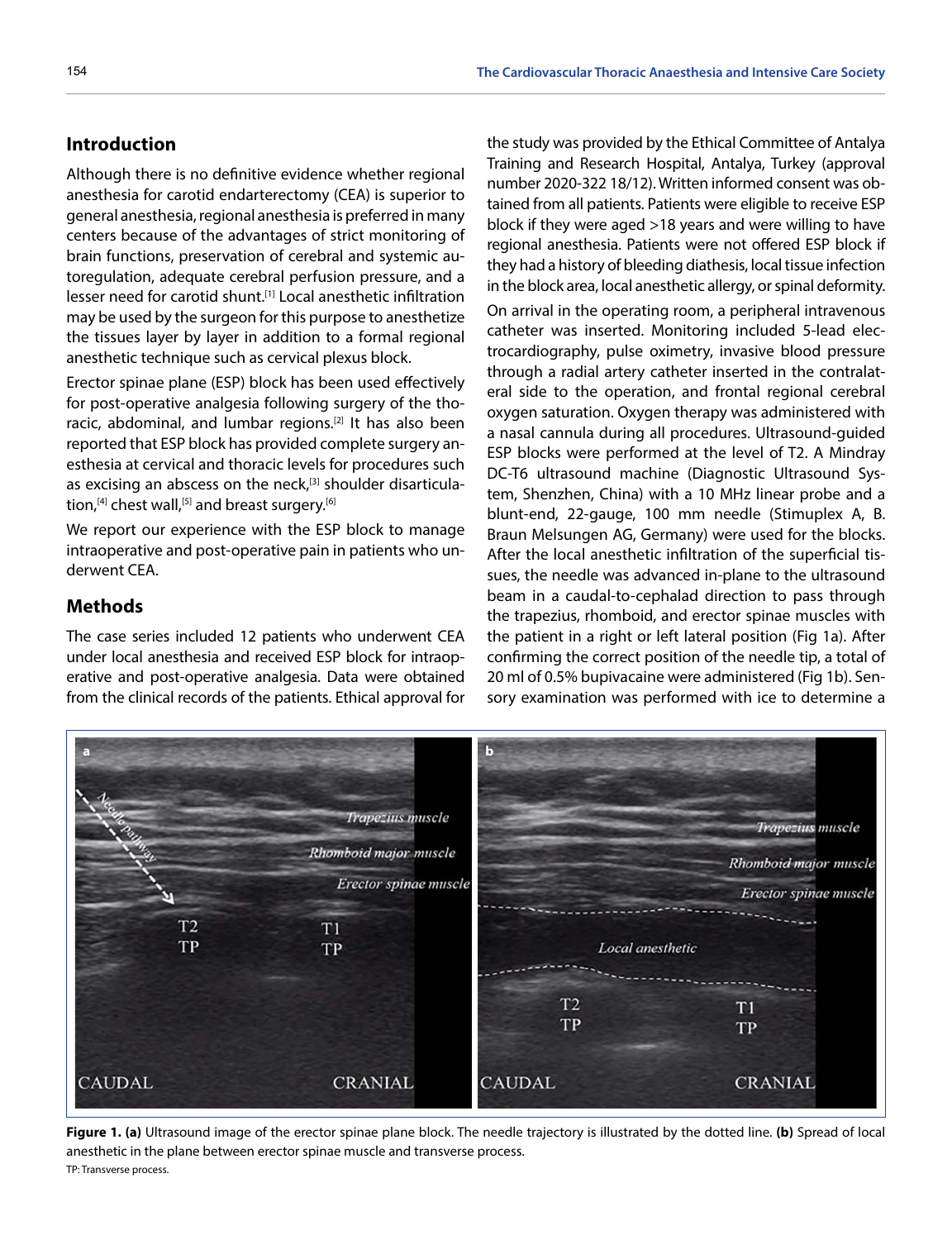loss of cold sensation over the C3-4 to T4-5 dermatomes. When the patient reported discomfort and the visual analog scale (VAS) score exceeded 3/10 during the procedure, infiltration of boluses of lidocaine 2% in 1 ml aliquots was administered to the surgical area by the surgeon. If intraoperative pain persisted despite repeated doses of lidocaine, supplemental intravenous (IV) analgesia with fentanyl was given. It was planned to avoid intravenous sedation during the procedure. However, if it was necessary to alleviate anxiety, 0.01-0.03 mg/kg of IV midazolam was given for mild sedation, from which it was easy to awaken the patient.

During the clamping of the carotid artery, a brief neurological assessment was performed to assess the need for shunting. The mental status of the patient was assessed with verbal questions and answers. Motor functions were assessed by having the patient squeeze a stress ball that was placed in the hand contralateral to the operated side during surgery. Surgical treatment was continued without intraluminal shunt if no change was observed in mental status evaluation, including speech, general cognition, and motor functions. After an arteriotomy made between below the plaque in the common carotid artery and normal intima above the plaque in the internal carotid artery, plaque was extracted.

Postoperatively, the patients were transferred to the cardiovascular intensive care unit (ICU) and closely monitored with invasive arterial blood pressure, heart rate, pulse oximetry, and neurological status for the first 24 h. Post-operative pain assessment was performed hourly in the first 24 h. When the VAS score exceeded 3/10, IV tramadol 50 mg was administered.

#### **Statistical Analysis**

Data obtained in the case series were analyzed statistically using SPSS version 24 software (SPSS Inc., Chicago, IL, USA). Continuous variables were presented as mean±standard deviation or median (interquartile range [IQR] [range]) values and categorical data as absolute frequencies and percentages.

# **Results**

Data of a total of 12 patients who underwent CEA and received ESP block were analyzed for this case series. The characteristics of the patients are shown in Table 1. Of the 12 patients, 9 (75%) required intraoperative supplemental 2% lidocaine. The median (IQR [range]) volume of lidocaine used for supplemental infiltration was 6 (5-9 [3-12]) ml. Intraoperative fentanyl was required by 3 (25%) patients, all of whom received intraoperative supplemental lidocaine. These three patients also received midazolam for mild seTable 1. Patient characteristics (values are stated as mean±standard deviation or number and percentage)

| <b>Characteristics</b>                | n               | $\frac{0}{0}$ |
|---------------------------------------|-----------------|---------------|
| Age (years) (mean $\pm$ SD)           | $68.5 \pm 10.3$ |               |
| Gender                                |                 |               |
| Male                                  | 9               | 75            |
| Female                                | 3               | 25            |
| Weight, kg, (mean $\pm$ SD)           | $76.2 \pm 11.1$ |               |
| Height, cm (mean±SD)                  | $174.2 + 8.7$   |               |
| Pre-operative ASA status              |                 |               |
| ASA II                                | 4               | 33.3          |
| ASA III                               | 8               | 66.7          |
| Side of surgery                       |                 |               |
| l eft                                 | 7               | 58.3          |
| Right                                 | 5               | 41.7          |
| Comorbidities                         |                 |               |
| Arterial hypertension                 | 10              | 83.3          |
| Diabetes mellitus                     | 9               | 75            |
| Coronary artery disease               | 7               | 58.3          |
| Chronic obstructive pulmonary disease | 3               | 25            |

ASA: American Society of Anesthesiologists.

dation. A total of 10 (83.3%) patients requested analgesia in the first 24 h postoperatively, 3 (25%) patients in the first 6 h postoperatively, and 7 (58.3%) patients after the post-operative  $6<sup>th</sup>$  h. The amount of post-operative tramadol consumption was at median 50 mg (IQR: 50-100 [range 0-100] mg). No other analgesic was provided to any patient within 24 h. The first post-operative analgesic requirement was at median 8 h (IQR: 5-10.5 [range, 1-12] h). The post-operative pain scores are presented in Figure 2. The mean carotid clamping time was 25±9.8 min and duration of surgery was 85.9±15.1 min. There were no post-operative complications that could be directly associated with the ESP block. No procedure was converted to general anesthesia. No ma-



**Figure 2.** Box plot of post-operative visual analog scale scores.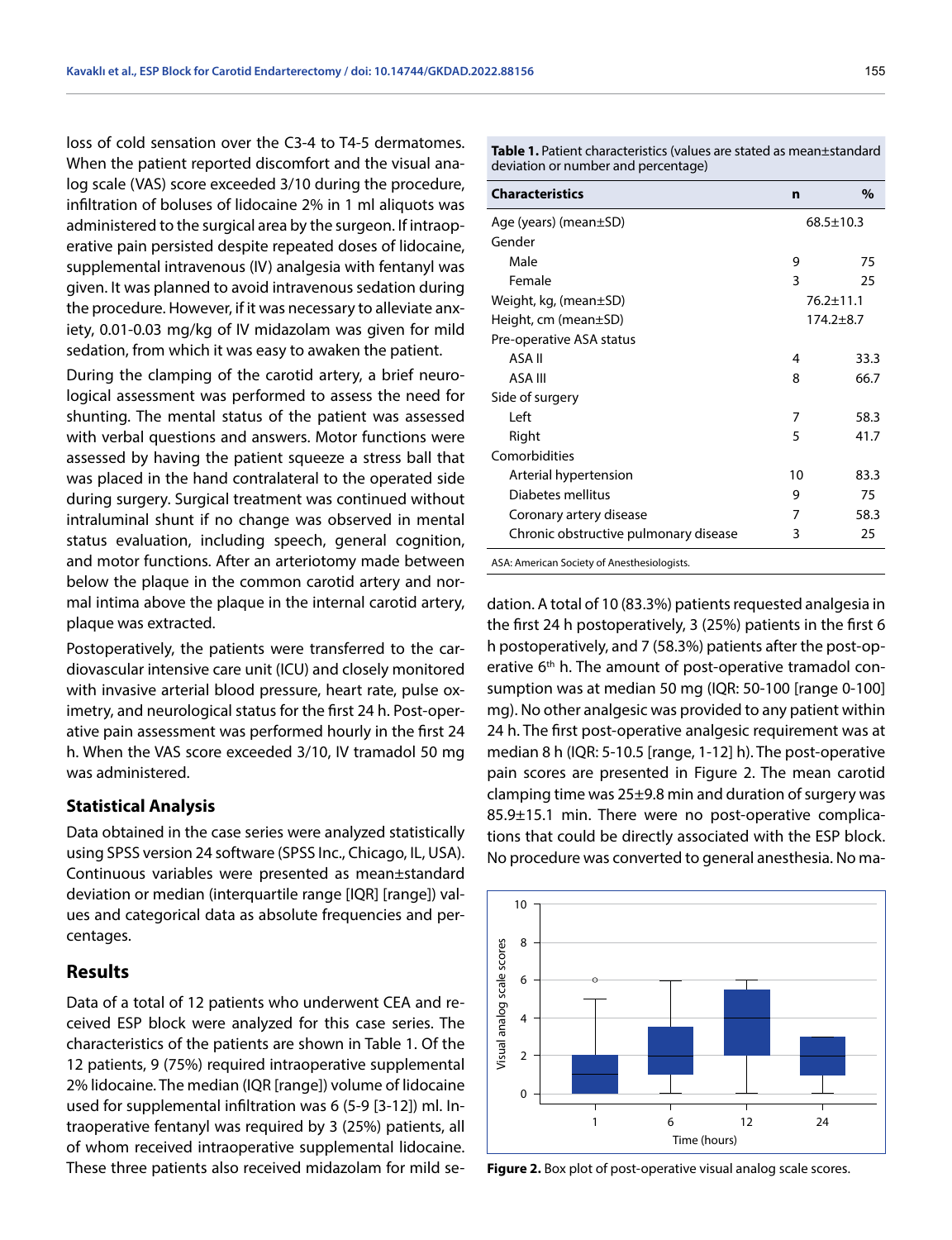jor neurological deficits or perioperative mortality were observed in any patient. All patients were discharged to the surgical ward the day after surgery. The mean hospital stay was 3.1±0.6 days.

## **Discussion**

The results of this case series demonstrated that ESP block for CEA could provide effective analgesia for an average of 8 h postoperatively. ESP block alone did not provide complete surgical anesthesia except for a few patients. However, it was observed that it could provide a smooth intraoperative course with relatively low-dose intraoperative local anesthetic supplementation in majority of the patients.

In this case series, while the surgery was completed without the need for supplemental local anesthetic in three of 12 patients, nine of the 12 patients required supplemental local anesthetic. The median (IQR [range]) volume of supplemental 2% lidocaine was 6 (5-9 [3-12]) ml in patients who required additional local anesthetic administered by the surgeon. Although it seems to suggest that this represents a high intervention rate and ESP block alone is not adequate in the majority of patients, there are many studies reporting the use of similar or higher rates or amounts of supplemental local anesthetic during regional techniques for CEA.[7-9] It has been reported that maximum recommended dose for plain solution of lidocaine is 5 mg/kg and with ephedrine 7 mg/kg, for plain solution of bupivacaine is 2 mg/kg and with ephedrine 3 mg/kg. When local anesthetic combinations are used, the dose of each agent should be reduced because of the additive risk for local anesthetic systemic toxicity (LAST).[10] Although only two patients received infiltration of 2% lidocaine administered to the surgical area by the surgeon at a dose as high as 10-12 ml in addition to ESP block, amount of lidocaine and bupivacaine used was less than maximum recommended doses, and no patients were observed a sign of LAST in the current case series.

Sensory loss was observed between C3-4 and T4-5 following ESP block in this case series. The previous studies have reported that if the ESP block is performed at the upper thoracic region, branches of spinal nerves, not only in the thoracic region but also in the cervical region, are anesthetized.<sup>[3,11]</sup> Ueshima et al.<sup>[12]</sup> reported two cases where ESP block was used for CEA. In the first of these, a patient who underwent CEA under general anesthesia, post-operative analgesia was not required after ESP block. In the second case, it was reported that ESP block alone, without general anesthesia, provided sufficient intraoperative anesthesia and post-operative analgesia. In both cases, ESP block was performed with 20 ml of local anesthetic and the analgesic range was confirmed from C2-3 to T5. This situation, which

is consistent with the results of the present study, may be related to the layers of cervical fascia that both act to support internal structures of the neck and help to compartmentalize structures of the neck, and the spread of local anesthetic between these layers. As it is associated with the structures of the neck, the prevertebral layer is of clinical significance in the ESP block performed at the high thoracic or cervical level. Although there is insufficient evidence about whether local anesthetic reaches the prevertebral layer when the ESP block is performed at the high thoracic level, Elsharkawy et al.<sup>[13]</sup> showed in a cadaver study that the injectate spreads up to the prevertebral layer after cervical ESP block. Consequently, the possible spread of local anesthetic after ESP block performed at the high thoracic level may affect the cervical plexus, which could explain the efficacy of ESP block in CEA.

There are different opinions about whether there will be paravertebral spread of local anesthetic after ESP block. However the weight of evidence clearly shows that the local anesthetic spreads into the paravertebral space after ESP block.<sup>[14]</sup> It is possible that local anesthetic enters the paravertebral space through the superior costotransverse ligament, which has an accessory ligament known as the posterior costotransverse ligament. As the posterior costotransverse ligament is absent or rudimentary at the T1-6 levels, the superior costotransverse ligament is more permeable to infiltration above the T6 level.<sup>[15]</sup> Accordingly, after ESP block performed at T2 level, if diffusion of local anesthetic into the paravertebral space can reach the cervical region, it can also affect the cervical plexus, which is located in the cervical paravertebral space. However, this needs to be confirmed by anatomic or imaging studies.

The current case series has some limitations. First, lack of a comparator group and small sample size limit the value of statistical analysis. Although no complications were observed in this case series, it is not possible to generalize as to whether the ESP block for CEA is reliable due to the limited number of patients. A second limitation was that factors including the position of the patient, injection speed of the local anesthetic, needle gauge, and volume of local anesthetic can theoretically affect the distribution of local anesthetic, and this study was not designed to evaluate the effects of these factors. Finally, some publications have reported that when radiocontrast dye was injected during ESP block performed at T2-T3 level, computed tomography imaging showed the spread of radiocontrast up to the C3 level.[11] As there were no radiocontrast dye injection and imaging technique such as computerized tomography to characterize the spread of the injectate in these cases, whether there was any spread of injectate to the paravertebral or epidural space could not be evaluated.